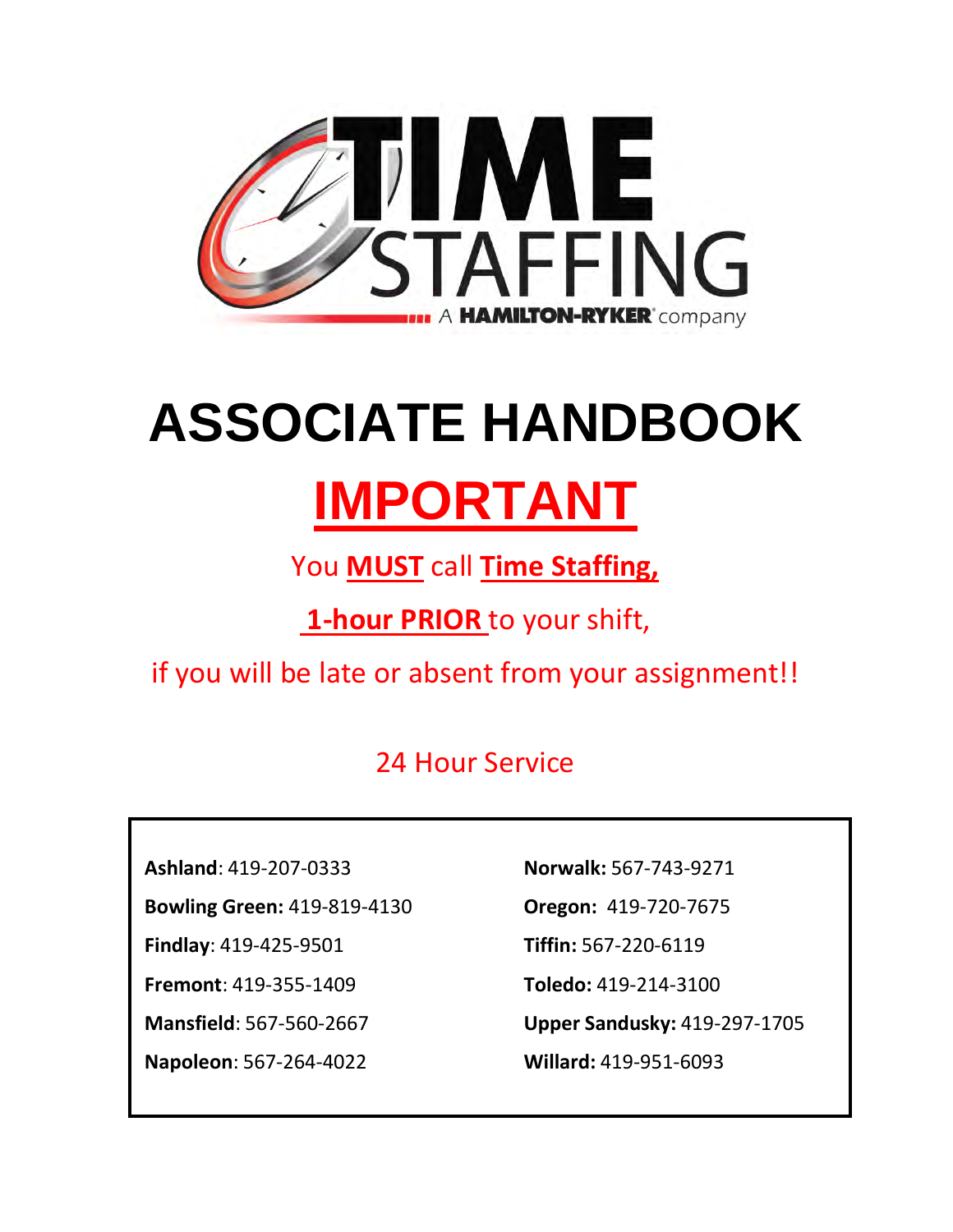

WELCOME! You have been chosen to join our team as a Time Staffing associate on assignment with one of our client companies. You passed our stringent screening and interviewing process, and we are now proud to have you represent Time Staffing.

You are a step above the rest! We have confidence in you and your ability to deliver quality customer service to the client. We know you will do your best because YOU are a Time Staffing associate.

#### Equal Employment Opportunity

Time Staffing believes that equal employment opportunities should be available to all persons without regard to sex, gender stereotype, race, color, age, religion, national origin, citizenship, handicap or disability, genetic history or any other characteristic protected by law. This policy applies to all associates and applicants for employment and to all phases of employment including recruitment, hiring, job assignments, compensation, training, advancement, benefits, discipline and all other terms and conditions of employment.

Time Staffing will make reasonable accommodations for qualified individuals with known disabilities to enable them to perform the essential function of their job assignment unless doing so would result in an undue hardship on the operation of the business. Any associate in need of an accommodation in order to perform their job, you should speak to their Time Staffing local office manager or the Company's EEOC Compliance Officer at (731) 587-3161 as soon as the need for an accommodation arises. All requests will be evaluated on a case-by-case basis. Medical documentation of the disability may be required.

#### Your Responsibilities as a Time Staffing Associate

Time Staffing matches people with jobs. The job Time Staffing will endeavor to match you with consists of work performed for one of our client companies and is typically temporary in nature or has a planned expiration date. Once Time Staffing places you on an assignment it is possible that you will be asked to work in a variety of job positions or perform various job duties depending on the client's needs. Please be sure to make your Time Staffing representative aware of any changes in the work you are performing during your assignment.

During your assignment, you may experience times when you complete tasks more rapidly than expected. In such instances, ask for additional duties. Your enthusiasm and willingness to work will be appreciated and it may result in extended assignments or you being requested for future assignments.

When you accept an assignment, you are committing to work for the entire duration of the assignment. Should any circumstances arise which may affect your ability to complete your assignment, you should notify your Time Staffing representative immediately. If you decide to leave Time Staffing's employment for any reason other than completion of your job assignment, an absolute minimum of 24-hour notice, or more if specified, is required to maintain good standing with our Company.

#### Open Door Policy

If you have any questions or problems with any assignment, feel free to come in or call during regular office hours to discuss them with a Time Staffing representative. If there is a reason that you prefer not to speak to someone locally, you may contact the Company's corporate office or the Company's EEOC Compliance Officer at (731) 587-3161.

There will be no retaliation against anyone who, in good faith, submits a complaint or participates in investigation pursuant to this policy.

#### **Punctuality**

Plan your travel schedule to arrive at your assignment work area *at least* ten (10) minutes prior to your scheduled starting time. You are responsible for being prompt and reporting immediately to your supervisor. If an emergency arises that will cause you to be late, you must phone your Time Staffing representative, so we can notify our client of your late arrival. Failure to do so will be noted in your personnel file. Repeated offenses may result in the termination of your employment.

#### Attendance and Call-in Procedure

If you are unable to report to work for any reason, you must notify your Time Staffing representative of your anticipated absence at least one (1) hour prior to your scheduled starting time, unless an emergency prevents you from doing so. Proper advance notification allows us the opportunity to notify the client in a timely fashion that you will be unable to report for work. In the event that you fail to notify us of your inability to report for work, we will assume that you have terminated your employmentwith Time Staffing. Thereafter, you will be ineligible for re-hire.

If you have an emergency after office hours, please refer to the call-in procedures established by your Time Staffing office.

More than one (1) absence in two (2) consecutive months is considered excessive and is grounds for termination unless the absence is due to a medical or legal necessity. Written verification will be required for these instances.

Failure to work all scheduled hours during the duration of your assignment or leaving your assignment before your scheduled ending time without properly notification to Time Staffing may result in termination of your employment and/or the reduction of your pay rate to minimum wage for all hours worked on that assignment.

#### Completion of Assignment

Your Time Staffing representative must be notified within twenty-four (24) hours of the completion of your assignment. Once notified, Time Staffing will attempt to relocate you to another assignment. Failure to notify us of your availability is considered a voluntary resignation which may affect your eligibility for unemployment benefits.

#### Dress Code

Personal hygiene and proper grooming are basic qualities that contribute to an individual's overall appearance. Hair should be clean, well-groomed and conservatively styled.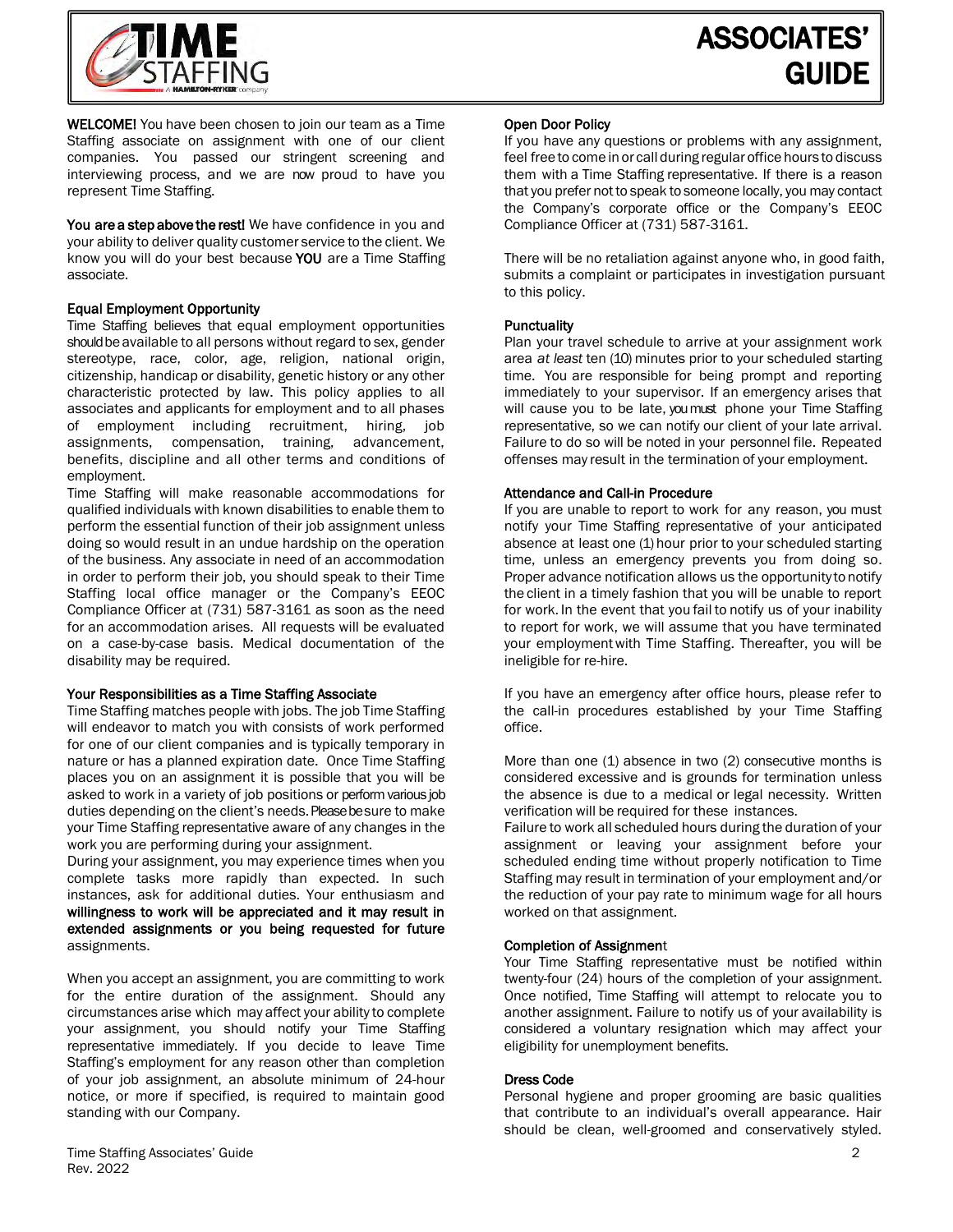Beards, mustaches and sideburns are discouraged, but are allowed, depending on your job assignment, if conservatively styled and neatly trimmed. All tattoos must be covered by clothing. Rings, pins, studs, barbells, labrets, expanders, mouth jewelry or other body piercing jewelry (except conservative earrings) are not permitted.

Each assignment you accept may have a different dress code. You are responsible for being dressed appropriately and conforming to the dress codes and policies of the client to which you have been assigned. All clothing must be clean and without holes. Shirts must have shirt tails tucked in at all times. Pants must be worn appropriately but, not below waist level; shirts and blouses should be buttoned; and necklines of dresses should be conservative.

At no time are tight-fitting or provocative shirts, blouses, sweaters, skirts, pants or other clothing appropriate towear.

#### Attitude

A positive attitude can be one of your most valuable assets. A satisfied client may recommend you or request you for future assignments. Our clients expect you to be pleasant, cooperative and efficient. Try to adjust gracefully to the client's equipment, systems and operating hours. An experienced individual or professional should have only minimum difficulty adapting to most situations.

#### Confidential Records

Some of our client companies will have assignments dealing directly and/or indirectly with information concerning their product development, clients, customers, and/or the general public. This information should be treated in a confidential manner at all times.

#### Driving in Connection with Work

Time Staffing prohibits associates from operating a vehicle, including their own, in the course of or in connection with their job assignment unless written authorization is obtained by the Time Staffing Executive Management.

This prohibition includes driving a client's vehicle, a Time Staffing vehicle, your vehicle or the vehicle of another associate in the course of your employment or in any manner incidental to your job assignment. This prohibition does not include your operation of a forklift, tow motor or other equipment used by a client in its manufacturing or warehousing processes. Therefore, unless you have been specifically authorized by Time Staffing, in writing, to operate a vehicle in the performance of your job assignment, you should refuse and refrain from doing so. This includes driving a vehicle even if the use is incidental to the performance of your job assignment. Such as, driving to a parts store to purchase parts to use at work or, driving to a restaurant to pick-up lunch at the request of the client.

In the event that you are requested to drive a vehicle by a client or, by a Time Staffing employee, in performance of your job assignment, you are instructed to politely refuse and then contact your Time Staffing local office manager.

#### **Ethics**

Time Staffing will not require any associate to engage in any activity that may be considered illegal or unethical. Consequently, if you are asked in the course of your job assignment to engage in any activity that you believe to be illegal, unethical or dangerous, it is your obligation to bring the matter immediately to the attention of your Time Staffing representative. There will be no retaliation against anyone who, in good faith, submits a complaint or participates in any investigation relating to such a complaint.

You are required to be honest with the Company at all times. Any dishonesty, including false or misleading statements made to Time Staffing representatives; falsification, misrepresentation or omission on any employment application, document, record or report, whether work related or not, submitted by an associate, or the unauthorized removal of property from the Company's or a client's premises will be considered a breach of the associate's obligation of honesty.

#### Harassment, Sexual Harassment and other Inappropriate **Conduct**

Time Staffing is committed to maintaining a work environment that is free from discrimination. In keeping with this commitment, Time Staffing will not tolerate any unlawful harassment of its employees and associates by any Company representative, manager, supervisor, co-worker, client, an employee of one of our clients, or someone who interacts with our employees and associates through work.

Prohibited harassment consists of any conduct, whether verbal, physical, visual, or in the form of social media, regardless of the intended recipient(s), that conveys a message that disparages an individual or group because of their sex, race, age, religion, color, national origin, gender mannerisms or identity, sexual orientation, veteran status, handicap, physical or mental disability, genetic information, or any other characteristic protected by law [protected trait]. Time Staffing will not tolerate harassing behavior that affects an employee's or an associate's terms of employment; that interferes unreasonably with an individual's work performance; or that creates an intimidating, hostile, or offensive working environment. Such harassment may include, for example, kidding and teasing a person, or joking directed at a person because of his or her sex, gender mannerisms or identity, sexual orientation, race, color, age, religion, national origin, disability or other protected trait.

#### *Sexual Harassment*

Time Staffing prohibits sexual harassment in any form. Sexual harassment is a form of sex discrimination and includes unwelcome sexual advances, requests for sexual favors, derogatory or teasing comments about another's sex, and other verbal or physical conduct of a sexual nature when:

- Submission to such conduct is made (either explicitly or implicitly) as a term or condition of an individual's employment;
- Submission to or rejection of such conduct by an individual is used as the basis for employment decisions affecting that individual; or
- The conduct has the purpose or effect of unreasonably interfering with an individual's work performance or creating a threatening, intimidating, hostile or offensive work environment.

Examples of sexual harassment include, but are not limited to:

Explicitly or implicitly conditioning any term of employment such as wages, performance reviews,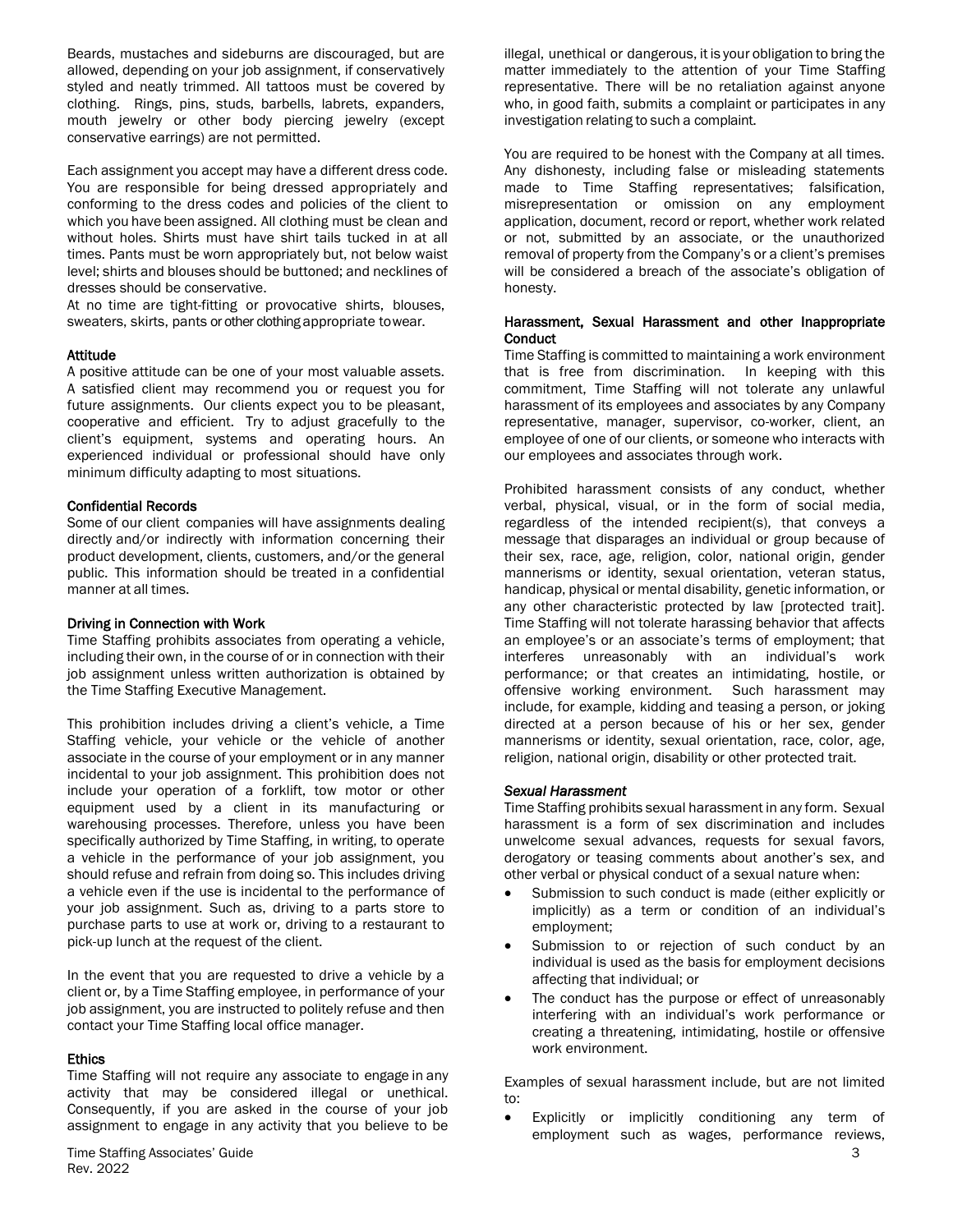promotions, continuation of employment, preference for assigned duties, etc. upon consenting to social activities or granting sexual favors;

- Touching, grabbing, pinching an employee in an inappropriate or sexually suggestive manner;
- Demanding or suggesting that an employee should grant sexual favors, go on dates or wear revealing clothing;
- Continuing to ask an employee to socialize on or off duty when that person has indicated that she/he is not interested;
- Engaging in sexually explicit conversations, including telling jokes, making suggestive comments, commentary or revealing facts about one's or someone else's sex life or making inappropriate comments on someone's personal appearance;
- Displaying or forwarding to others sexually suggestive pictures, objects, cartoons, jokes, posters, magazines, emails, messages, internet or social media materials;
- Writing sexually suggestive e-mails, notes or letters expressing inappropriate romantic or sexual interest;
- Telling sexual jokes or using vulgar or sexually explicit language in the presence of others;
- Displaying hostility towards or harassment of an individual because of their gender, masculine or feminine qualities or sexual orientation;
- Engaging in any of any of the above prohibited activity with another employee off premises and/or off-duty;
- Inappropriate off-duty public conduct of a sexual nature that reflects on Time Staffing, such as the use of the internet to transmit or view child pornography; and
- Retaliation of any kind against an individual for having made or supported a complaint of prohibited harassment, including shunning or ostracizing the person, or pressuring the person to drop or not support the complaint, or adversely altering the person's duties or work environment.

#### Reporting Prohibited Harassment

All employees are responsible to help assure that this policy is followed. If you feel that you have experienced or witnessed workplace harassment or other inappropriate conduct, it is your responsibility to immediately report the incident to your supervisor or your Time Staffing local office manager. However, if for some reason you would prefer to speak to someone else, please contact Time Staffing's Human Resources Administrator at (731) 587-3161 (Human Resources, press 5). All supervisors and managers are responsible for promptly responding to, and reporting, any complaint or suspected acts of abusive conduct to their manager or Time Staffing's Human Resources Administrator. Therefore; employees should not feel obligated to report their complaints to their immediate supervisor first before bringing the matter to the attention of another supervisor or manager.

Time Staffing Associates' Guide 4 All complaints and reports of prohibited harassment or other inappropriate conduct will be investigated promptly, fairly and discreetly as possible by Time Staffing's Human Resources Administrator or another management designee. The investigation may include individual interviews with employees who may have knowledge of the complained of conduct. All employees and associates are expected to cooperate in any investigation. Time Staffing forbids retaliation against anyone for reporting harassment, assisting

in making a complaint of harassment or co-operating in an investigation of a complaint of harassment. If you feel that you have been retaliated against, notify the person conducting the investigation of the complaint immediately.

Following the conclusion of its investigation, Time Staffing will communicate its finding to the parties involved. Otherwise, the findings and conclusions of the investigation will be treated as confidential to the extent practical for the operation of the business. If the investigation confirms that workplace harassment or other inappropriate conduct has occurred, Time Staffing will take corrective action including counseling, training, or discipline, up to and including termination of the offending employee's employment.

#### Bullying, Abusive and Violent Behavior

#### *Our Commitment*

In addition to its commitment to maintaining a work environment that is free from sexual harassment, racial harassment and other unlawful discrimination, Time Staffing is also firmly committed to a workplace free from bullying, abusive, and violent behavior. Because the Company believes that all employees have the right to be treated with dignity and respect, all complaints of bullying, abusive or violent behavior rising from work will be taken seriously and thoroughly investigated. No employee or associate who reports an incident of conduct prohibited by this policy will suffer an adverse consequence for having done so.

This policy applies to all apprentices, regular full-time, parttime, temporary, casual and probationary employees, associates, supervisors and managers while at work, at any Company sponsored activity or event or conduct away from work and includes electronic communications and social media.

#### *Bullying, Abusive, and Violent Behavior*

Time Staffing prohibits bullying, abusive and violent behavior in any form or encouraging others to engage in this prohibited conduct. Bullying, abusive and violent behavior include acts or omissions that would cause a reasonable person, based on the severity, nature, and frequency of the conduct, to believe that they or another employee is being subjected to an abusive or threatening work environment, which may include but, is not limited to:

- Repeated verbal abuse in the workplace, including derogatory remarks, insults, and epithets;
- Verbal, nonverbal, or physical conduct of a threatening, intimidating, or humiliating nature in or away from the workplace;
- Threats of violence and other provocative behavior in or away from the workplace;
- Hazing, in any form, of new employees; or
- The sabotage or undermining of an employee's work performance in the workplace.

A single or isolated act generally will not constitute abusive conduct, unless such conduct is determined to be severe and egregious.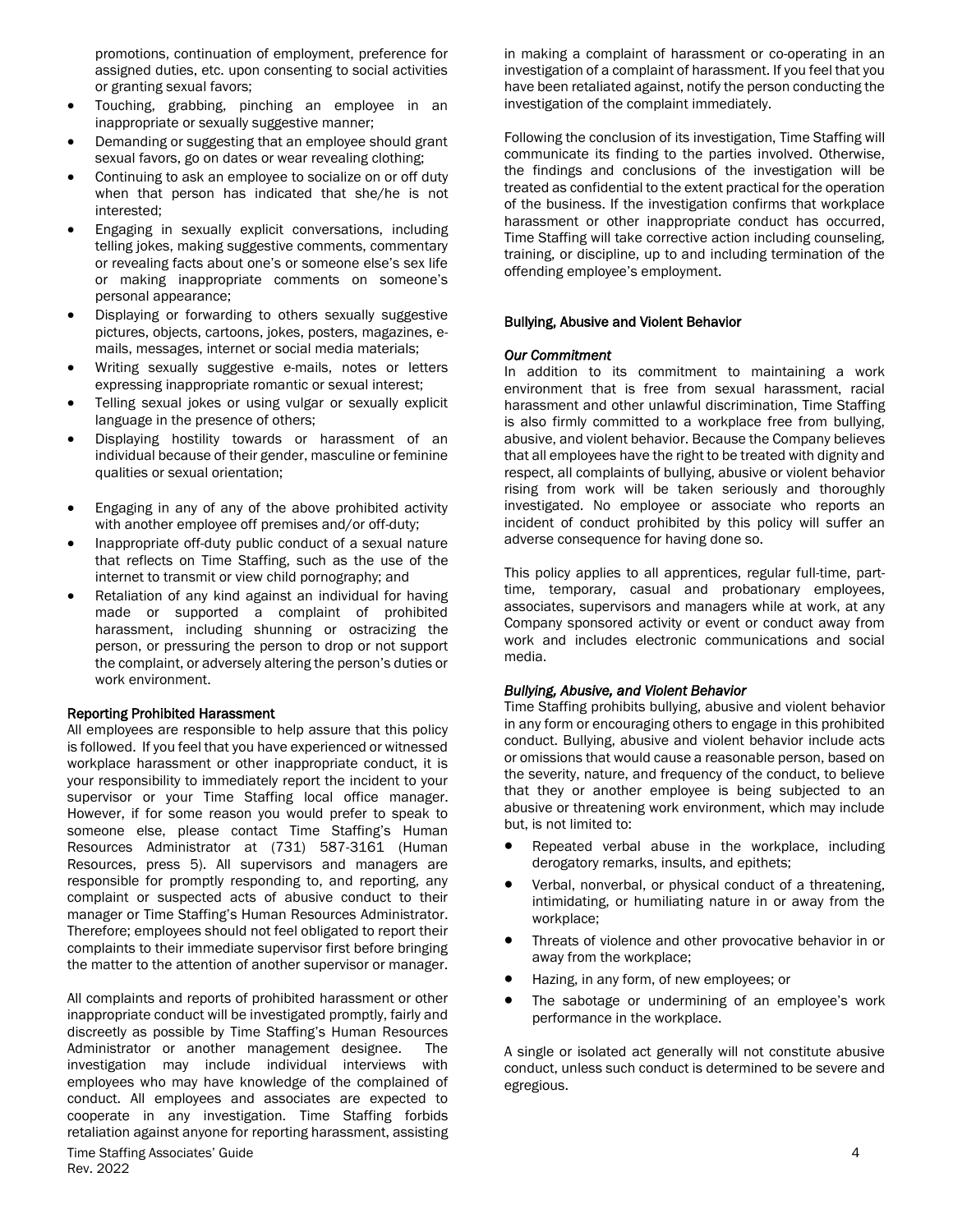Abusive conduct does not include:

- Disciplinary procedures in accordance with adopted policies of Time Staffing;
- Routine coaching and counseling, including feedback about and correction of work performance;
- Reasonable work assignments, including shift, post, and overtime assignments;
- Individual differences in styles of personal expression;
- Passionate, loud expression with no intent to harm others;
- Differences of opinion on work-related concerns; and
- The non-abusive exercise of managerial prerogative.

#### *Employer Responsibility*

Supervisors, managers and others in positions of authority have the responsibility to ensure that healthy and appropriate behaviors are exhibited at all times and that complaints to the contrary are addressed in a timely manner. Supervisors and managers will strive to:

- Provide a working environment as safe as possible by having preventative measures in place and by dealing immediately with threatening or potentially violent situations;
- Provide good examples by treating all with courtesy and respect;
- Ensure that all employees are aware and have access to the protections of this policy and have explained the procedures to be followed if a complaint of inappropriate behavior at work is made;
- Be vigilant for signs of inappropriate behaviors at work through observation and information seeking, and take action to resolve the behavior before it escalates; and
- Respond promptly, sensitively and confidentially to all situations where abusive behavior is observed or alleged to have occurred.

Supervisors and managers who allow abusive conduct to continue or fail to take appropriate action upon learning of such conduct will be subject to corrective action. Such corrective action may include but is not limited to participation in counseling, training, changes in job duties or location and disciplinary action up to and including termination of employment.

#### *Employee Responsibility (including witnesses)*

Employees shall treat all other employees with dignity and respect. No employee shall engage in threatening, violent, intimidating or other abusive conduct or behavior. Employees are expected to assume personal responsibility to promote fairness and equity in the workplace and report any incidents of abusive conduct in accordance with this policy.

Employees should cooperate with preventative measures introduced by supervisors and recognize that a finding of unacceptable behaviors at work will be dealt with through appropriate disciplinary procedures.

#### *Training for Supervisors and Employees*

All supervisors, managers and employees are required to participate in abusive conduct prevention training as provided by Time Staffing. This training will be structured to provide guidance concerning:

- identifying factors that contribute to a respectful workplace;
- participants' responsibilities under this policy; and
- addressing incidents of abusive conduct.

#### *Reporting Abusive Conduct*

All employees are responsible to help assure that this policy is followed. If you feel that you have experienced or witnessed bullying, abusive or violent behavior prohibited by this policy by a supervisor, manager, co-worker, vendor, customer or visitor at your work site or off premises, you are required to report the incident or situation as soon as possible to your supervisor or your Time Staffing local office manager. However, if for some reason you would prefer to speak to someone else, please contact Time Staffing's Human Resources Administrator at (731) 587-3161 (Human Resources, press 5). All supervisors and managers are responsible for promptly responding to, and reporting, any complaint or suspected acts of abusive conduct to their manager or Time Staffing's Human Resources Administrator. Therefore; employees should not feel obligated to report their complaints to their immediate supervisor first before bringing the matter to the attention of another supervisor or manager. Supervisors are also required to take reasonable steps, when necessary, to protect the complaining employee, including, but not limited to, separation of employees involved.

All complaints and reports of bullying, abusive and violent behavior prohibited by this policy will be investigated promptly, thoroughly, objectively, with sensitivity and due respect for all parties by Time Staffing's Human Resources Administrator or another management designee. An investigation may include separated interviews with the parties involved and interviews with other individuals who may have observed the complained of conduct or who may have other relevant information concerning it. All employees are expected to cooperate in any investigation of prohibited abusive conduct.

Except as may be necessary to successfully complete an investigation, the identities of the person(s) making the complaint, the person(s) complained of and any witnesses participating in investigation will be protected. Following the conclusion of its investigation, Time Staffing will communicate its finding to the parties involved. Otherwise, the findings and conclusions of the investigation will be treated as confidential to the extent practical for the operation of the business. If the investigation confirms that abusive conduct has occurred, Time Staffing will take immediate and appropriate corrective action, including counseling, training, or discipline, up to and including termination of the offending employee's employment.

While Time Staffing encourages all employees to raise any concern(s) under this policy, it also recognizes that intentional or malicious false allegations can have a serious effect on innocent people. Therefore; any employee who is found to have intentionally falsely accused another employee of conduct prohibited by this policy will also be subject to appropriate disciplinary action, up to and including termination of employment.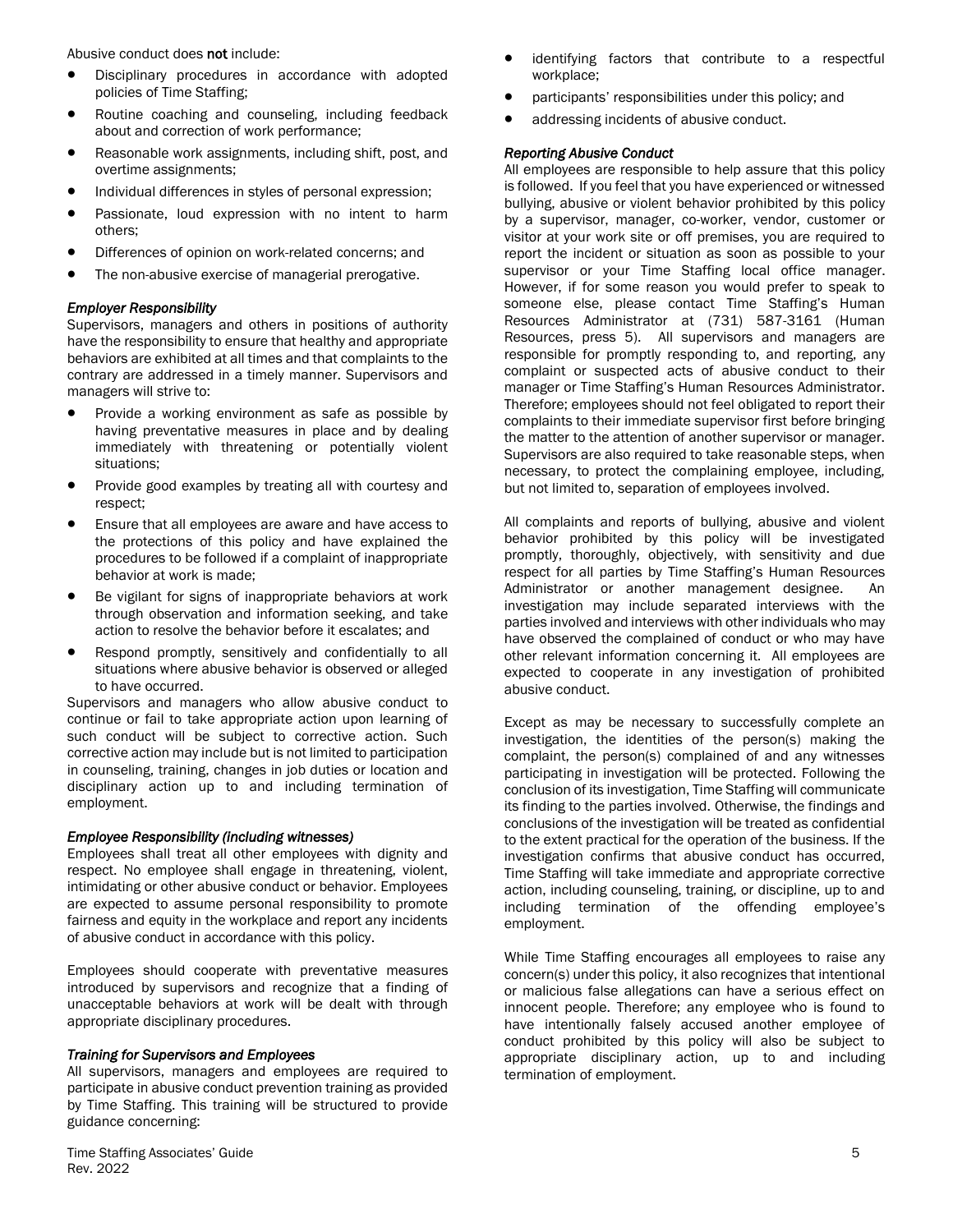#### No Retaliation

Time Staffing will continue to review the circumstances leading up to and surrounding a complaint of abusive behavior and may take additional preventative or corrective actions if necessary.

Time Staffing forbids retaliation against anyone for reporting bullying, abusive and violent behavior, assisting in making a complaint of abusive conduct or co-operating in an investigation of a complaint of abusive conduct. Retaliation is any act of reprisal, including shunning and use of the Company's disciplinary policies and procedures that is intended to interfere, restrain, penalize, discriminate, intimidate, or harass an individual or individuals for exercising their rights under this policy. If you feel that you have been retaliated against, notify the person conducting the investigation of the complaint immediately.

#### Workplace Violence

Time Staffing endeavors to promote a safe environment for our associates that is free from violence, threats of violence, or other disruptive behavior.

In recognition that workplace violence is a growing nationwide problem which must be addressed by all employers, Time Staffing expressly prohibits the use of violence, threats of violence, intimidation, and other provocative behavior which involves or affects associates, or which occurs at Time Staffing offices or job locations. Such prohibited behavior includes oral or written statements, gestures, or expressions, which may communicate a direct or indirect threat of physical harm.

All associates are requested to assist in maintaining this policy by reporting all incidents of violence or any potential threat of violence. Do not ignore violent, threatening, intimidating or other provocative behavior. If you observe or experience such behavior by anyone at a Time Staffing office or a job location, whether he or she is a Time Staffing employee or not, report it immediately to your supervisor or your Time Staffing local office manager.

All reports of incidents will be taken seriously and will be dealt with appropriately. Individuals who commit such acts may be removed from the premises and will be subject to disciplinary action up to and including termination of their employment. Offenders may also be reported to the appropriate law enforcement officials.

#### Substance Abuse

Time Staffing explicitly prohibits:

- 1. An associate reporting to work while under the influence of alcohol or any drug that could adversely affect their job performance or that could jeopardize their safety or the safety of another associate or employee, the public or cause damage to the Company's or a client's property.
- 2. The use, possession, sale, or transfer of illegal drugs and alcohol or the improper use, possession, sale, or transfer of legal drugs on the Company's or a client's property.
- 3. The possession, sale, transfer or use of illegal drugs or the improper use possession, sale, or transfer of legal drugs or alcohol away from work and during non-working hours, or while performing company business.

Any employee who is currently taking a prescribed drug or medication should retain a copy of the prescription on his or her person as proof that he or she is not in violation of this policy.

Time Staffing Associates' Guide 6 Rev. 2022

Time Staffing may test for substance abuse in the following circumstances:

- 1. *Pre-Employment:* testing may be conducted prior to being placed on a job assignment.
- 2. *Randomly:* a random number of associates may be chosen for testing with or without prior notice or announcement.
- 3. *For-Cause:* in the event the Company believes that an associate is in violation of this policy he or she will be requested to submit to testing.
- 4. *Workers' Compensation*: all associates involved in a work-related accident will be requested to submit to testing immediately following the accident.

Refusal to submit a sample or the falsification of a sample for substance abuse testing will result in disqualification of the candidate for employment or the immediate termination of the associate's employment.

Time Staffing pays the cost of an associate's pre-employment substance abuse test. However, any associate who begins an assignment and voluntarily quits and/or resigns their employment before workinga minimum ofthirty (30) days may be charged the cost of the drug screen, in applicable States.

Any associate who is arrested for drunkenness or the possession, sale, or transfer of legal or illegal drugs, as prohibited by law, must report this to their Time Staffing representative within three (3) days after the occurrence.

#### Social Media

Social media has many applications. It may be used for purely personal reasons, or it can be an invaluable business tool. This policy is intended to address our associates' use of social media for personal reasons.

Before you use/participate in social media, please consider that:

- You are personally responsible for your commentary. Defamation, infringement of intellectual property, antitrust violations, and disclosure of trade secrets are all legal risks that every employee needs to be aware of when posting content on social media sites. Additionally, not all social media mistakes have only legal consequences. Poorly drafted comments and unintentional disclosures can create ethical dilemmas and can embarrass a company, its employees and the employee making the disclosure.
- Social media postings are permanent and can go viral within a matter of days. Therefore, inappropriate or careless postings can create immediate and lasting damage for an employee or a business.

Time Staffing is interested in ensuring that its confidential information and reputation are protected from intentional or careless disclosure through the use of social media. Accordingly, we ask that our associates follow these rules when using social media:

1. *Do not imply that you represent Time Staffing or one of*  **its Client Companies**. It is imperative that the person speaking of a company is the person that has been appointed to do so. Therefore, it is essential that you avoid posting comments or material that would lead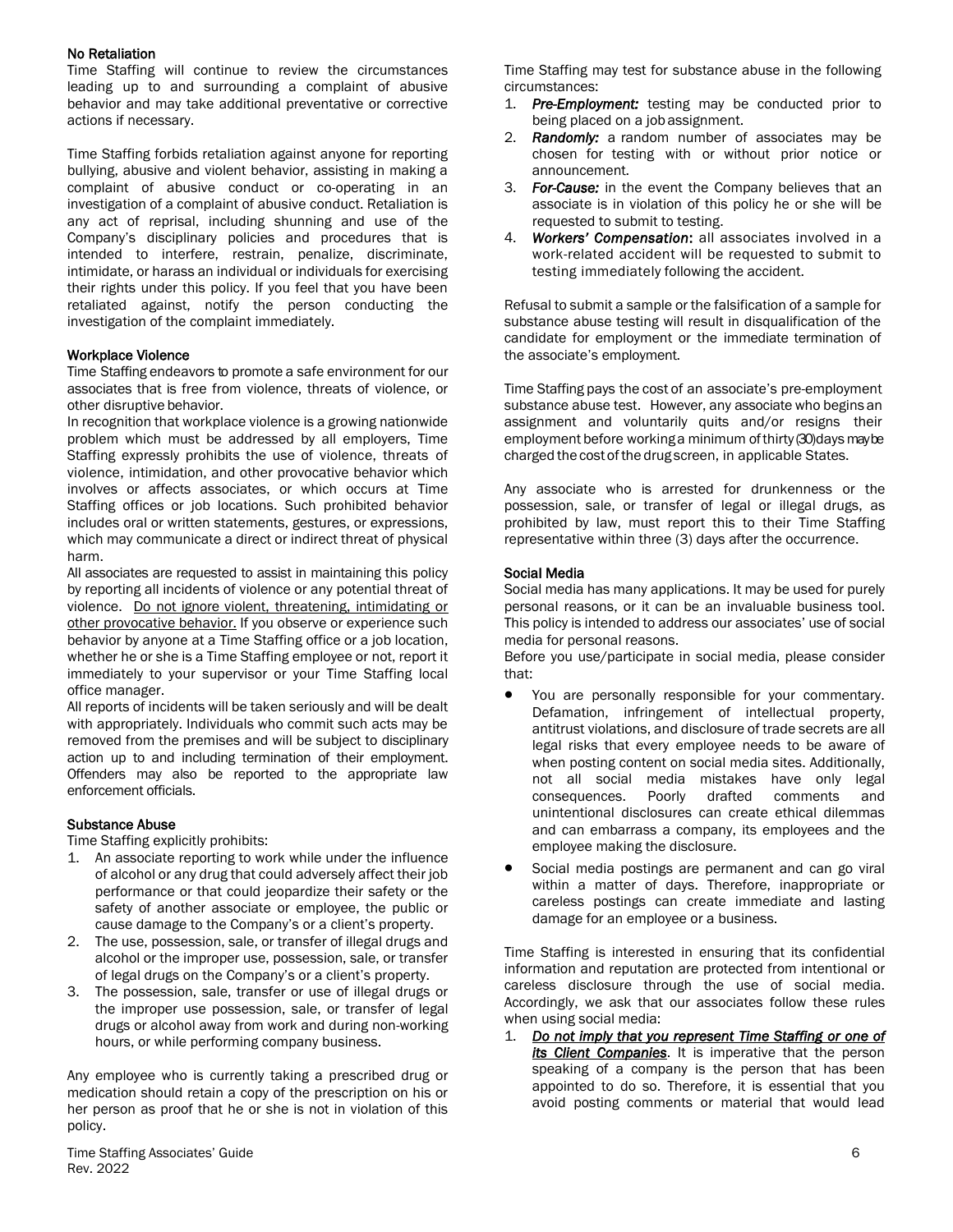others to believe that you are an authorized spokesperson for Time Staffing or one of its clients.

- 2. *Copyright, trademarks and other intellectual property laws must be respected.* Associates should properly cite material in postings and provide links to original sources when possible. With a few exceptions, associates should obtain the express permission of the author, publisher, company or organization, before using their or its copyrighted materials or trademarks on social media.
- 3. *Confidential information must not be revealed.* It is the duty of every associate to protect Time Staffing's or its client companies' trade secrets, confidential and proprietary business information. Accordingly, associates should take precautions not to disclose this information through the use of social media. Such confidential information includes, but is not limited to, the following: customer names and customer referral lists; customer information and preferences; customer agreements and contracts; company financial and performance data; price lists, to the extent that they are not generally known to the public or competitors; marketing information, strategies and plans; and computer software, programs, processes and codes. Remember, even seemingly innocent postings and communications can disclose proprietary information.
- 4. *Show consideration for the privacy of others.* Associates should be mindful that disclosing personal information about others can be embarrassing and often dangerous. For instance, disclosing that a person or family is vacationing may unintentionally invite a home break-in. Associates are also reminded that they are prohibited from recording people and work-related discussions using a camera, cellular phone camera, voice recorder, or other recording device (audio or video) when they should be working, when such activity interferes, or may interfere, with the work of another associate or employee during the time that the associate or employee is or should be working, or in work areas that the public does not normally have access to, or in restrooms.
- 5. *You should be respectful of others.* Although an employee may not be speaking on behalf of a company, he or she may still be viewed as representative of the employees that work for that company. Therefore, you should avoid posting material that may be seen as threatening, offensive, demeaning, abusive or bullying to fellow associates and employees, or anyone associated or doing business with Time Staffing or its clients. Likewise, the use of sexually explicit, photographs, images, messages, or cartoons is strictly prohibited. Other such misuse includes, but is not limited to, material containing ethnic slurs, racial comments, off-color jokes, or anything that may be construed as prohibited harassment by Time Staffing or its clients. If you are a party to a conversation that becomes disrespectful, lewd, sexist or racist you should withdraw from it.
- 6. *Employees should promptly clarify any post or statement that appears to have been misinterpreted*. Even wellthought-out posts and statements can create confusion. It is strongly recommended that associates review sites after they have posted statements or comments and if they appear to have been misinterpreted or taken out of context by others, clarify them immediately.

Associates should notify their supervisor, or their Time Staffing local office manager upon learning of a violation of

Time Staffing Associates' Guide 7 Rev. 2022

this policy. Associates who violate this policy will be subject to disciplinary action, up to and including termination of their employment.

Associates are cautioned that they should have no expectation of privacy while using the Internet or social media. Your postings can be reviewed by anyone, including the management of Time Staffing or its clients while investigating a complaint.

#### Use of Cameras, Camera Phones and Voice Recorders

The use of a camera, cellular phone camera, voice recorder, or other recording or electronic imaging device to photograph, record and/or transmit any information that is treated as a trade secret or confidential business information by Time Staffing, or its clients is strictly prohibited.

To maintain individual privacy, encourage open communication, and further protect confidential information, associates are prohibited from recording people and workrelated discussions using a camera, cellular phone camera, voice recorder, or other recording device (audio or video) when the associate should be working, or when such activity interferes, or may interfere, with the work of another associate or employee during the time that person is or should be working. Video recordings in work areas in which proprietary machinery or processes are utilized is also prohibited. Furthermore; associates are prohibited from using recording devices in ways that are prohibited by state or federal law.

Under no circumstances may camera or cellular phone be used in the workplace to store or transmit lewd, abusive, threatening, violent, demeaning of otherwise offensive photos, videos or audio recordings.

#### Solicitation and/or Distribution of Non-Work-Related **Literature**

To prevent disruption of business activities, to minimize distractions for all associates and employees and to preserve Time Staffing's and its client companies' security, solicitation and/or distribution of literature or information either in paper or electronic form is strictly prohibited in work areas and when an associate should be working or when such activity interferes with the work of another associate or employee during the time that associate, or employee should be working. Furthermore, use of Time Staffing's or its clients' information systems, including the internet, intranet, E-mail and messaging, to solicit or distribute literature or information unrelated to Time Staffing's or its clients' business and which interferes with sales, production, or the work of another employee is likewise strictly prohibited.

#### Payroll

Unless otherwise specified, you will be paid once each week for the previous week's work. Time Staffing's pay period starts on Monday and ends on Sunday. Your time slip must be turned in to the Time Staffing local office by noon on Monday. Some clients assist our employees by turning in the time for them. For each assignment, you will be informed of any special arrangements and how you willreceive your paycheck.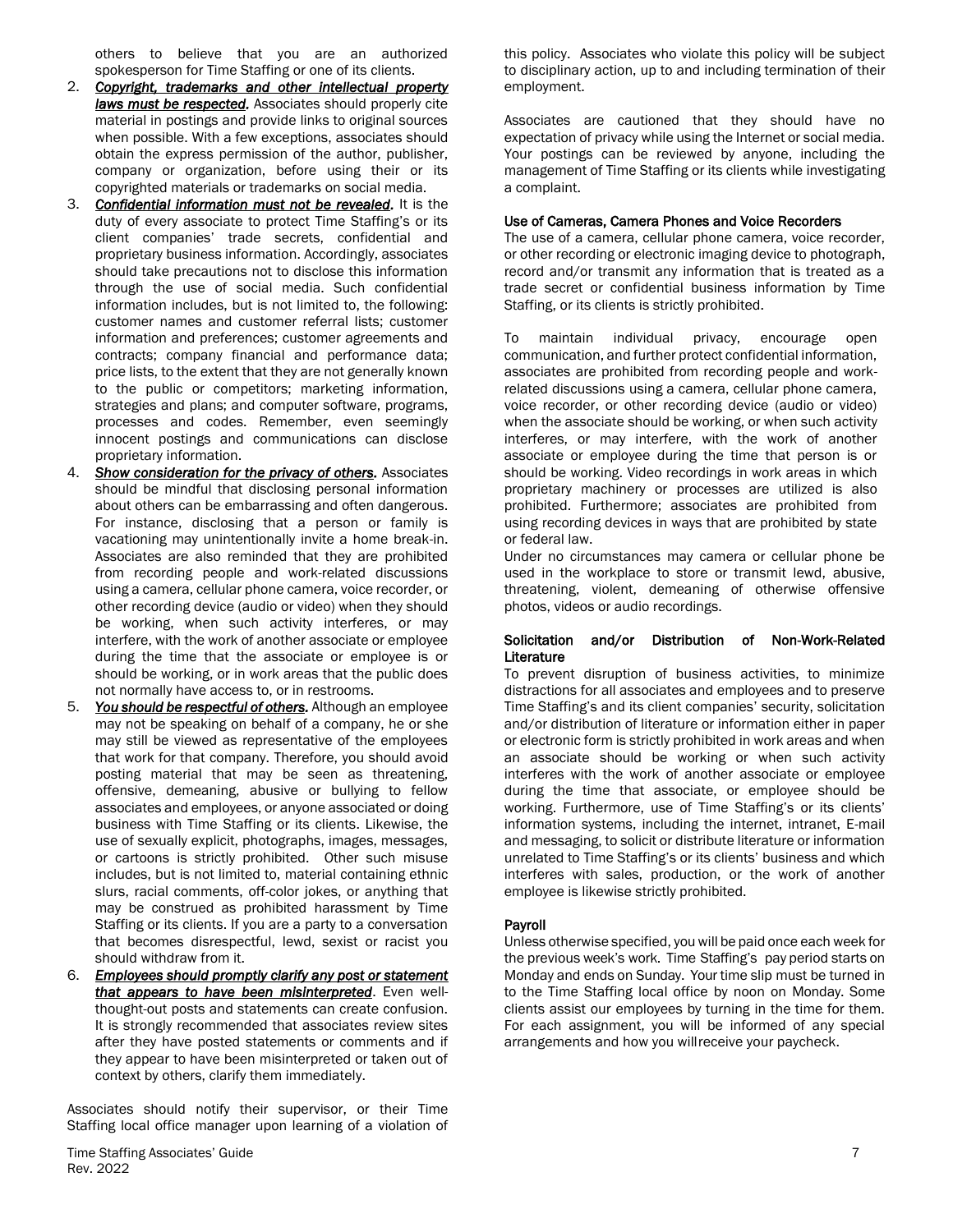#### Direct Deposit

Youmay have Time Staffing deposit your paychecks directly into your checking/savings account. If you do not have a checking/savings account, a list of local banks and/or other companies with which you may open an account for direct deposit will be provided to you. Check with your local office for additional details.

#### Changes in Personnel Information

It is the responsibility of every associate to promptly notify Time Staffing of any changes in their personal information. Personal mailing addresses, e-mail addresses, telephone numbers, number and names of dependents, individuals to be contacted in the event of an emergency, educational accomplishments, and other such information should be accurate and current at all times. If any personal information has changed, it is the associate's duty to notify their Time Staffing local office immediately.

For purpose of notifying an associate, Time Staffing will use the associate's last phone number(s), E-mail address or mailing address on file.

#### Rate of Pay

Yourrate of pay may vary with each assignment. Youwill always be informed of your pay rate before you start an assignment. Time Staffing considers your pay rate to be confidential and will not discussed it with anyone unless they have a need to know. We ask that you do the same.

#### Payroll Deductions

There is no chargeto our associates for our services. The only deductions from your pay are those required by federal and state laws.

#### Errors in Pay

Time Staffing takes reasonable precautions to ensure that associates are paid correctly. However, if an error does occur or, you believe that you are being incorrectly paid, you are to immediately notify your Time Staffing local office manager. Time Staffing will make every attempt to adjust the error no later than your next pay period.

#### **BENEFITS**

#### Insurance

Time Staffing offers a group insurance benefits program. Please refer to the insert in the orientation packet for additional information regarding these benefits.

#### 401(K) Program

As an active associate, you will be eligible to participate in Time Staffing's 401(k) Retirement Plan. Enrollment is open at the first of each month. You must be twenty-one (21) years of age and work for Time Staffing for a minimum of ninety (90) days to be eligible for participation.

#### Deferrals: Up to the maximum percentage permitted for the plan year.

Following the initial enrollment, a participant may revoke their salary deferral election at any time during the planyear. However, they may re-enter the plan as the first day of any month. Any increase or decrease in the amount of a participant's deferral may be made as of the first day of any month.

#### Vesting: You are always 100% vested in your deferral account.

#### Distributions - Distributions may be requested for:

- Termination of Employment
- Death or Disability
- Financial Hardship: this distribution option is offered under certain financial hardship situations. The Summary Plan Description (SPD) will outline the restrictions in detail. Salary deferral contributions will be suspended for six (6) months after withdrawal.

#### Referral Bonus

All eligible associates will receive a \$25 bonus check for individuals whom they refer, provided the following conditions are met:

- 1. The person(s) whom you refer to Time Staffing must enter your name on their application as the one who referred him/her tous.
- 2. The person(s) whom you refer must pass all hiring procedures, be placed on an assignment(s), and complete eighty (80) safe working hours as a Time Staffing associate.
- 3. You must be employed by Time Staffing before the person(s) whom you refer is employed by Time Staffing.
- 4. You must be currently working for Time Staffing when that associate reaches his/her eighty (80) safe working hours.

#### **SAFETY**

Time Staffing and our client companies are vitally concerned with your health and safety and make a sincere effort to provide a safe work environment. Safety statistics tell us, however, unsafe acts, rather than unsafe conditions, cause 90% of all employee injuries.

The wise associate learns the hazards of his or her particular job and follows the necessary safe practices to reduce the chances of an accident. Every associate is expected to demonstrate a willingness to help fellow associates and respect their welfare by observing safe work practices.

Youare responsible for familiarizing yourself with the safety and health conditions of your job site. If your job site appears to be unsafe, call the Time Staffing local office manager immediately.

#### **Safety Rules**

For your safety and protection, Time Staffing has developed the following safety rules which comply with the Federal and state guidelines. Please read and become familiar with these rules:

- 1. Report an injury and/or unsafe condition to your onsite supervisor or Time Staffing's local office manager and immediately.
- 2. Horseplay and/or fighting is prohibited at all times.
- 3. The consumption of alcohol and/or drugs on the job is prohibited.
- 4. Do not move or treat an injured person unless you have current First Aid Training.
- 5. Appropriateclothingand/orfootwearmustbewornon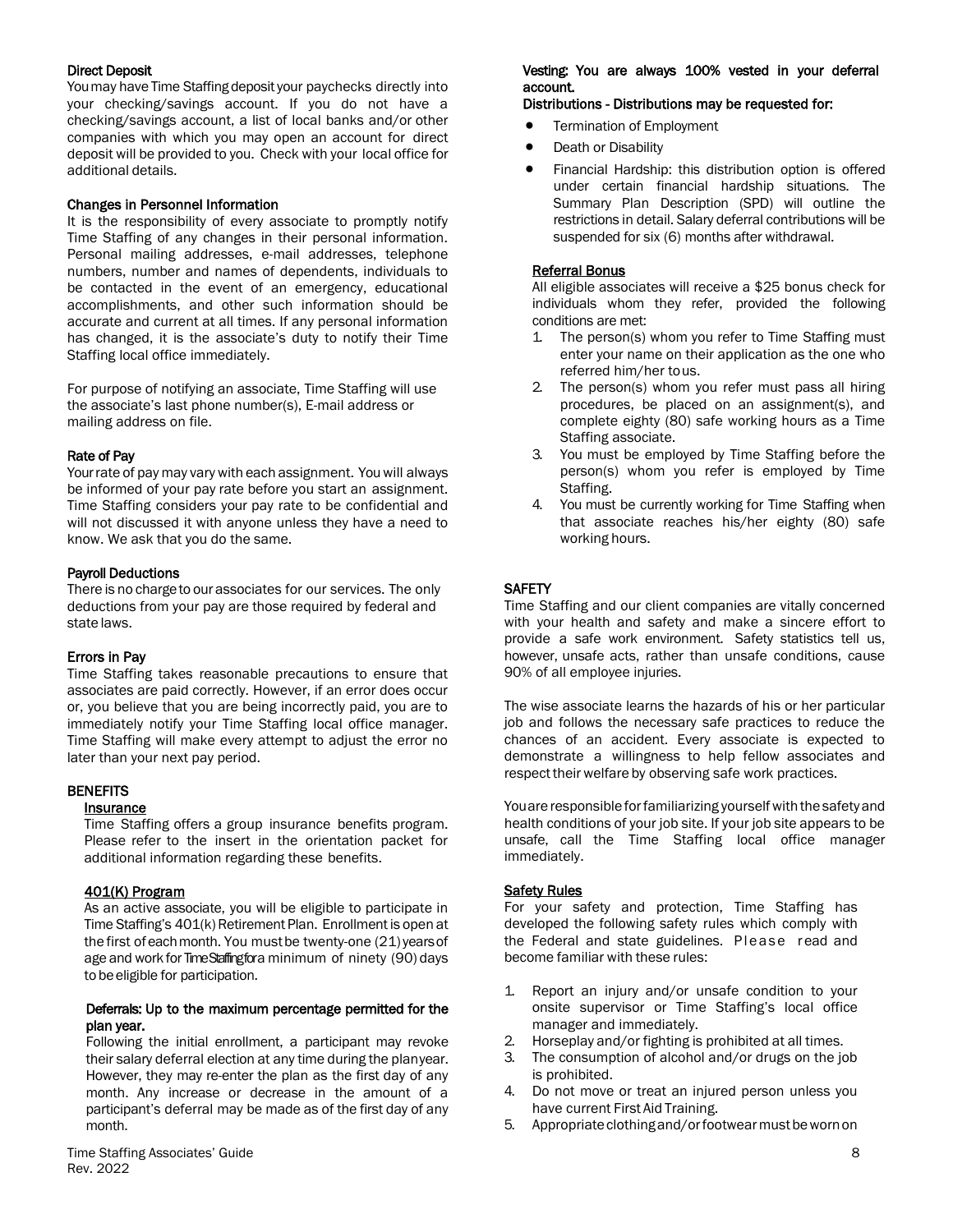each assignment. Requirements may vary from assignment to assignment.

- 6. An approved hard hat must be worn in areas of falling objects.
- 7. You may be assigned safety equipment. This must be worn when required.
- 8. Learn safe work practice before you begin a task.
- 9. Never remove or by-pass safety devices.
- 10. Do notapproach a co-workeroperatingmachinery from their blind side.
- 11. Learn where fire extinguishers and first aid kits are located.
- 12. Always complete Haz-Com Training before you begin an assignment.
- 13. Learn where the Material Safety Data Sheet Display is located.
- 14. Maintain good housekeeping in work areas at all times.
- 15. You must wear a seat belt when driving and/or riding in a personal vehicle if you are on company business. Obey all trafficregulations.
- 16. Obey safety signs, tags and labels.
- 17. Do not take shortcuts. Perform your job in a safe and proper manner.
- 18. Never operate a forklift unless you are certified and have completed on-site training.

#### Right to Know

State and federal laws give associates the right to know what chemicals they work with and the hazards, if any, associated with the use of those chemicals. You will be trained and informed of the hazardous material, if any, with which you will come in contact during your assignment at a particular site. If a Hearing Conservation Program is required of a client to whose facility you have been assigned, you will be trained in compliance with the requirements of that program.

#### Reporting an Accident or Injury

If an accident or injury occurs to you while are on assignment, no matter how minor it may be, you MUST immediately report it to your on-site supervisor and the local Time Staffing office. Depending upon your needs, you will receive first aid treatment or be sent to a medical facility accompanied by a Time Staffing representative. Should you need additional treatment, you will be given the opportunity to select a doctor from a panel of physicians. We will strive to assist our associates in receiving the best medical attention available.

Following an injury, you may be required to complete an On-the-Job Accident/Injury Report. A Time Staffing representative can assist you in completing the report. Failure to notify Time Staffing of a work-related accident or injury or to submit an On-the-Job Accident/Injury Report may result in your claim for Workers' Compensation being denied by Time Staffing's insurance provider.

#### Workers' Compensation Philosophy

Time Staffingtakes seriously its responsibility as an employer to provide a safe working environment for all of our associates and to deal promptly with legitimate claims for work related accidents and injuries. We want an injured associate to receive the best medical attention available. However, we also have extensive experience investigating fraudulent or malingering claims and will contest these types of claims with all of our available resources.

#### Leaves of Absence and Reporting Back to Work

Time Staffing recognizes that there will be times when an associate, due to no fault of their own, will be unable to report to work. Normally, time missed from work due to illness, injury, or other reasons will be less than three (3) days and is covered under the Company's attendance policy. However, in event an employee's absence from work is expected to last more than three (3) days or involves repeated absences for continuing treatment of a serious health condition, or the employee's absence is necessary due to a death in the family or a military obligation, the employee may apply for one of the types of leaves of absence described in this Handbook.

If you require a leave of absence, you should make a request for the leave, as far in advance as possible, by signing a leave of absence request form provided by your local Time Staffing office. The request should set forth the reasons for the leave and the date you expect to return to work. You may be requested to provide certification that the leave is required and that you intend to return to work after the expiration of the leave of absence. Failure to provide certification, if requested, could result in denial or revocation of the leave of absence and/or discipline up to and including discharge.

Any associate who misrepresents the reason(s) for requesting a leave of absence or who otherwise fraudulently obtains a leave of absence will be subject to discharge. Furthermore, any associate who obtains employment, works at another job, or engages in any activity while on an approved leave of absence that is inconsistent with the associate's stated reason to be absent from work will be subject to discharge.

When an associate is available to return to work either at the expiration of the leave of absence or before, the associate must notify their local Time Staffing office of their intent to return to work and if before the expiration of his scheduled leave of absence, the date he or she is available to report to work. The associate may be requested to provide, upon returning to work, a medical certificate releasing the associate to work with or without restrictions.

In the event an associate will be unable to report to work with or without medical restrictions on the date his or her leave of absence expires, the associate must request an additional leave of absence on or before the leave's scheduled expiration date. Failure to report for work on the work day following the expiration of a leave of absence or failure to request an additional leave of absence on or before the expiration date of the leave of absence will subject the associate to discharge, even if the associate continues to be under a doctor's or medical facility's care. Therefore, in order to avoid confusion, it is the duty of every associate on a leave of absence to keep Time Staffing informed, from time to time, regarding their availability to return to work.

#### Family and Medical Leave

Time Staffing's Family and Medical Leave Policy allows eligible associates to take up to twelve (12) weeks of unpaid leave per year. An eligible associate may be granted an unpaid Family Medical and Leave provided:

- 1. The associate becomes unable to work because of a serious health condition resulting from an illness, injury, impairment, or physical or mental condition that requires inpatient care in a hospital, hospice or residential medical care facility, or continuing treatment by a health care provider;
- 2. The associate must be absent from work in order to care for a sick spouse, son, daughter or parent who is unable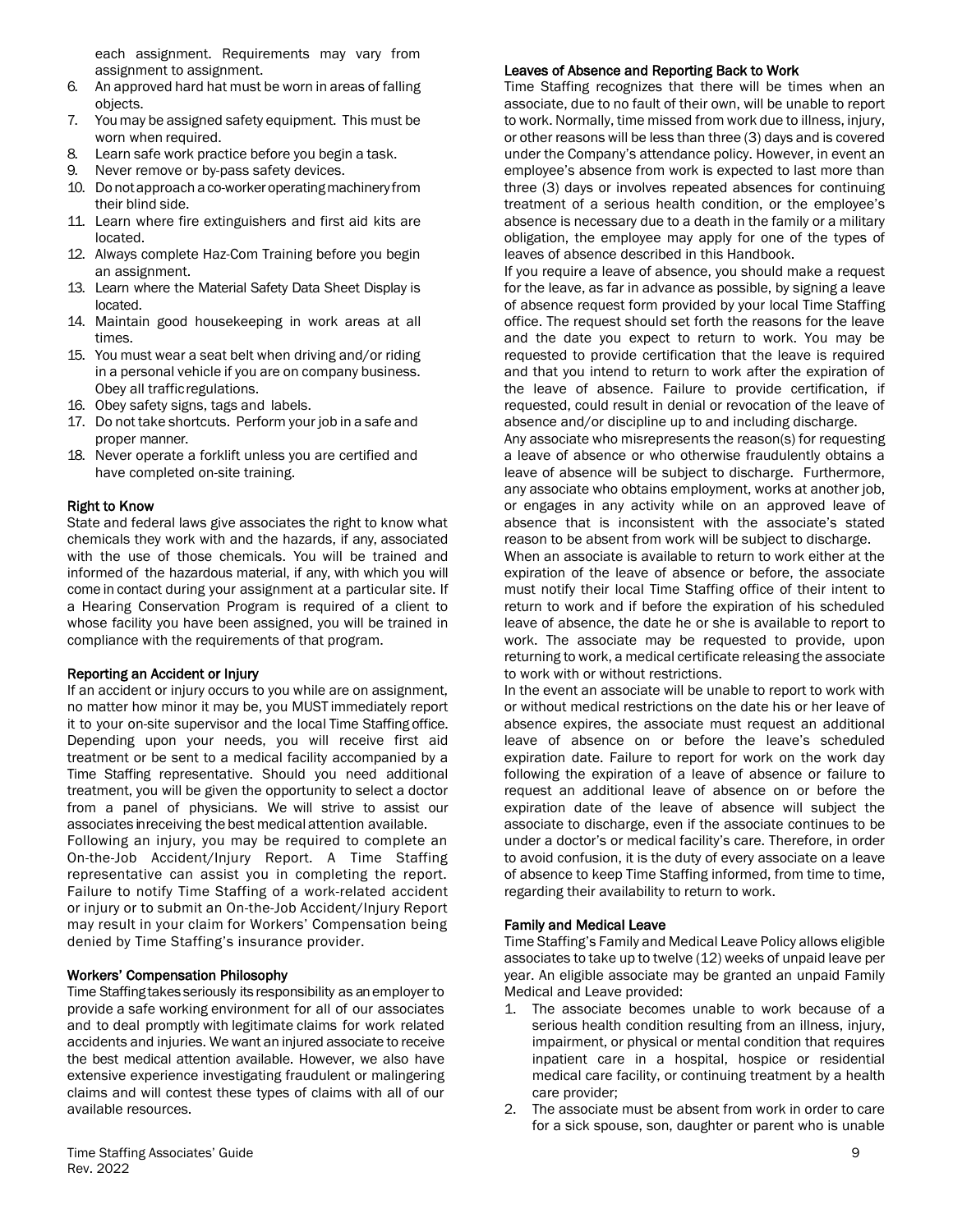to participate in school or his or her regular activities because of a serious health condition;

- 3. The associate's absence is required because of the birth of a child, the care of such newly born child, or the placement of a child with the associate for adoption or foster care;
- 4. The associate requires leave because of a qualifying exigency or pressing necessity arising out of his or her current tour of active duty in the armed forces or because the associate has been notified of an impending call of duty in support of a contingency military operation;
- 5. The associate's spouse, son, daughter or parent is on active duty in the armed forces or has been notified of an impending call or order to active duty in the armed forces; or
- 6. The associate is a spouse, son, daughter, parent or nearest blood relative caring for a recovering armed forces service member who has suffered an injury or illness while on active duty that may render the service member unable to perform the duties of his or her office, grade, rank or rating.

To be eligible for Family and Medical Leave an associate must have been employed for at least twelve (12) months and have worked at least 1,250 hours during the twelve (12) months immediately preceding the date the leave of absence is to begin. Additionally, the associate must request the leave at least thirty (30) days in advance (or as soon as possible in cases of emergencies) by completing and signing a Request for Family or Medical Leave form provided by their local Time Staffing office. Associates may also be requested to furnish medical certification supporting the request for the leave of absence and provide an estimated length of time that the need for the leave of absence will continue. Time Staffing may also require the associate to furnish additional medical certificates if the need for the leave of absence continues for any length of time.

Time Staffing may grant Family and Medical Leave up to a period of time not to exceed twelve (12) weeks in any calendar year. In the event the associate is requesting leave to care for a recovering armed forces service member, the Company may grant Family and Medical Leave up to a period of time not to exceed twenty-six (26) weeks in a single twelve (12) month period.

Except in cases of childbirth and placement of a child, when necessary, the leave may be taken intermittently on an incremental basis or may be used to reduce the employee's work schedule.

During the period of the leave of absence, Time Staffing will continue to pay its employer's required contribution, if applicable, for the associate's health care benefits, provided the associate gives reasonable assurances that they will return to work after expiration of his or her leave of absence.

Upon proper notice and the associate's return to work, the associate will be returned to his or her regular job duties or to an equivalent position with equivalent pay and benefits unless business necessity makes it unfeasible to do so.

#### If you need to be absent or away from work and feel that you may qualify for Family and Medical Leave, it is important that you contact your local Time Staffing office manager or the

Time Staffing Associates' Guide 10 and the state of the state of the state of the state of the state of the state of the state of the state of the state of the state of the state of the state of the state of the state of t Rev. 2022

Company's EEOC Compliance Officer at (731) 587-3161 to discuss your needs and to obtain the appropriate documents needed to request and verify your eligibility for a leave of absence. Calling in to report your absence from work is not sufficient to notify the Company of your need for Family and Medical Leave.

If you cannot qualify for Family and Medical Leave, you may be eligible for a Personal Leave as described below.

#### Personal Leave

An associate may be granted an unpaid personal leave of absence at the discretion of Time Staffing if the associate is unable to qualify for Family and Medical Leave, is unable to return to work after the expiration of an approved Family and Medical Leave, or for other compelling reasons. A personal leave may be granted for no more than ten (10) consecutive workdays in any calendar year. The Company may, in case of an emergency or other compelling circumstance, extend the leave of absence or grant additional leave.

All requests for a Personal Leave must be submitted and approved by your local Time Staffing office manager at least thirty (30) days in advance (or as soon as possible in cases of emergencies).

#### Jury Duty

Any associate receiving a summons to report for jury duty will be granted a leave of absence for the period of time necessary for the associate to complete their civil duty.

Any associate receiving a summons should immediately present it to their Time Staffing representative. Thereafter, the employee shall be excused from working for the day or days required while serving jury duty and compensated in accordance with state law.

#### **Conclusion**

This Orientation Handbook is designed to acquaint you with our Company and to provide you with a reference which we hope will answer most of your questions regarding your employment with Time Staffing. It is not intended to be a contract of employment. Your employment relationship with the Company is *at-will*. This means that the employment relationship between you and Time Staffing is not for a definite duration of time and can be terminated by either by you or Time Staffing at any time and for any lawful reason whatsoever with or without prior warning.

This Handbook is intended to be only a summary description of the policies and practices the Time Staffing currently has in place. These may change periodically as we strive to improve the way that we conduct business. Therefore, it is important for you to stay informed by staying in touch with your local Time Staffing office. Additionally, the law regulating the work environment changes from time to time. If a policy or practice stated in this Handbook appears to be inconsistent with either federal or state law, that policy or practice nevertheless will be applied in conformity with current law despite the policy's actual wording or Time Staffing's past practice.

Violation of any policy set forth in this Orientation Handbook governing associate conduct and safety, or an associate's inattention or neglect of his or her job duties, or negligence in performing his or her job duties will result in discipline up to